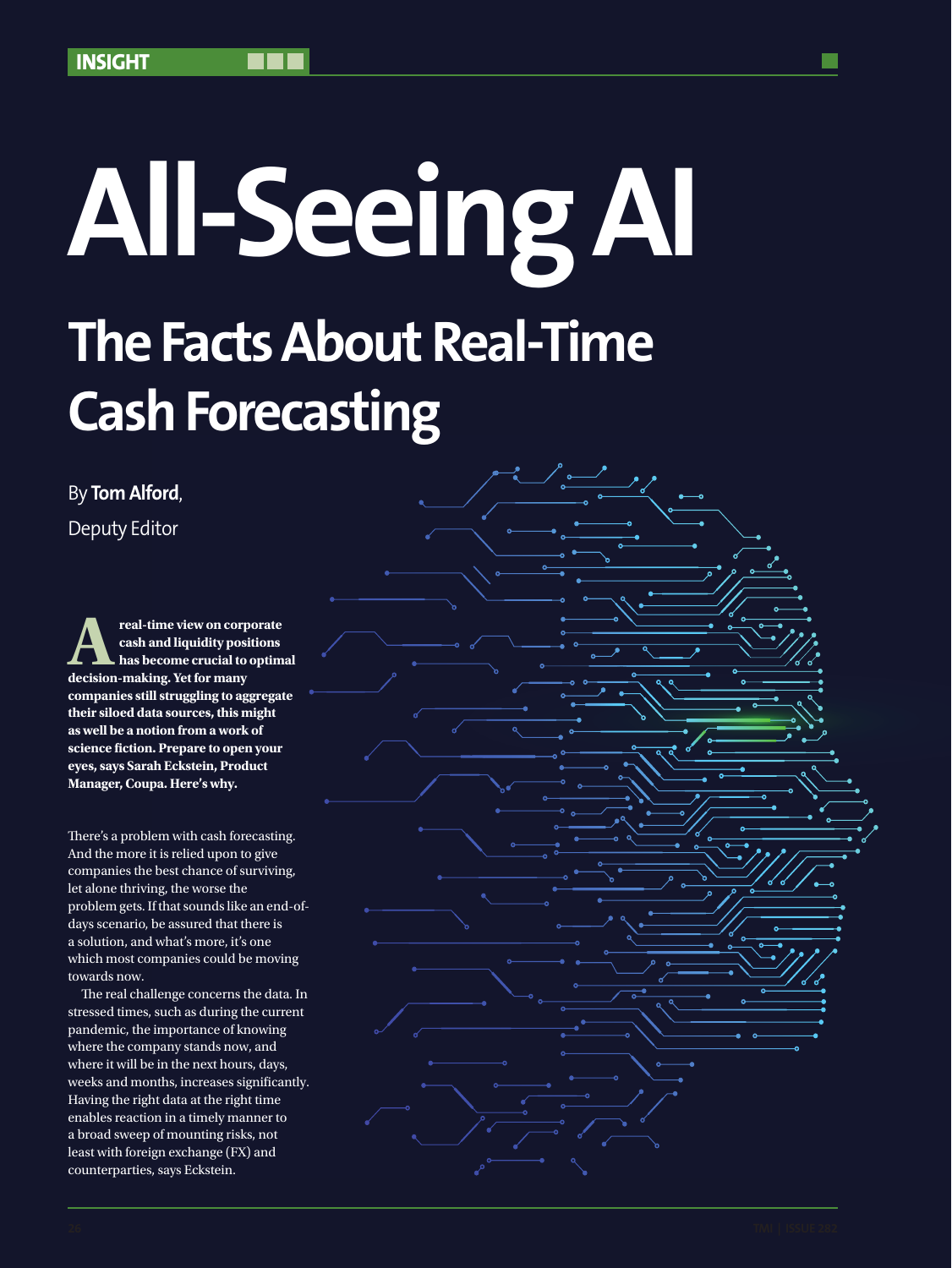## **Removing silos**

The trouble with financial data is there are many commercial scenarios that push and pull it in the wrong direction, often by creating silos, inconsistent formats and multiple versions of 'the truth'. This styles data management, and ultimately data value, as a matter of serious concern, especially when it relates to cash forecasting.

"Businesses grow and change over time, and the simple dynamics of being in business are making it almost impossible to rely on historical data to manually derive a forecast," explains Eckstein. At the highest level, she believes that the key challenge arising from data mismanagement is simply gaining insight into overall cash positions, without which decisions become mere guesswork.

The exact cause of the issue here could stem from a lack of cash visibility across bank accounts, or poor cash forecasting automation where few insights for liquidity management are delivered. It could even flow from bias in forecasting data, where business units providing target rather than actual figures are inadvertently degrading overall accuracy.

Regardless of cause, maintaining manual forecasting across a disparate and disconnected data landscape means that treasury will continue to struggle to prepare timely cash flow forecasts. In a stressed trading environment, time may not be available to request and assimilate data from other functions, departments, or entities notes Eckstein. "Decisionmaking can fail as a consequence."

Of course, the nature of forecasting is that it is only ever a 'best guess', but logic then dictates that the best available data sources and tools should be deployed in order to achieve the desired efficacy. As the pressure to improve forecasting accuracy ratchets up with events such

as the pandemic destabilising the economic environment, so issues created by ineffective data management grow increasingly obvious, and their effects ever more damaging.

Indeed, says Eckstein, because a cash flow forecast is a fundamental requirement of being able to make fast and effective liquidity decisions, any obstructions delaying the treasurer's precise understanding of the organisation's cash positions could have serious consequences upstream.

Under-funding, for example, could result in the business being forced to go to market, exposing it to higher costs. "To prevent an unexpected shortfall coming from inaccurate cash flow reporting, a company may find itself regularly borrowing at higher rates," she explains. "The cost of carry of those rates alone is an unwarranted expense."

In the end, she argues, the more accurate a forecast is, the more a business can reduce those operational costs. "For that to happen, it requires all the right financial information to be on hand, so that decisions are based on transparent data points instead of partial assumptions or out-of-date data."

### **Real-time progress**

The solution is real-time visibility and transparency. "For organisations with multiple subsidiaries, currencies, and accounts, instantly knowing the cash positions, being able to move funds with a few clicks, and run scenarios to see how long funding will last if income or expense categories are adjusted, is a powerful proposition," says Eckstein. It is also very much part of a fully realised Coupa platform.

Every business knows that cash use and demand are always changing, especially in stressed times; this is why they are

difficult to predict. Technology can provide answers. Indeed, while Eckstein notes that automated cash forecasting tools typically rely on comparative statistics, one of the most significant and promising lines of thought in the cash forecasting space is how artificial intelligence (AI) can assist.

She confirms that Coupa is fully engaged in this field and is now piloting its own software with corporate clients. "Our early adopters show that AI is revolutionising the process of cash flow forecasting; it's resulting in greater efficiencies, profitability and productivity."

Based on analysis of historical transactions that have been automatically imported into the Coupa treasury management system (TMS), its AI system uses proprietary algorithms, developed in tandem with Coupa's 2020 acquisition LLamasoft to generate forecasts. The advanced capabilities of the system are based on machine learning (ML) software that, to date, has managed to increase forecasting accuracy to at least 80%. And its accuracy is complemented by speed.

"The big advantage is that our system automatically generates a new rolling weekly forecast," continues Eckstein. "Treasurers can immediately analyse output in the context of risk management, working capital and funding requirements, for example, and quickly begin their decision-making processes."

In purely practical terms, the advantages of having rapid access to relevant data, and facilitating almost instant analysis and decisioning off the back of that, is of huge value in itself. However, more is derived from Coupa's approach to treasury, which is based on its concept of 'community intelligence'. This establishes an ecosystem in which

66

*Businesses grow and change over time, and the simple dynamics of being in business are making it almost impossible to rely on historical data to manually derive a forecast.*